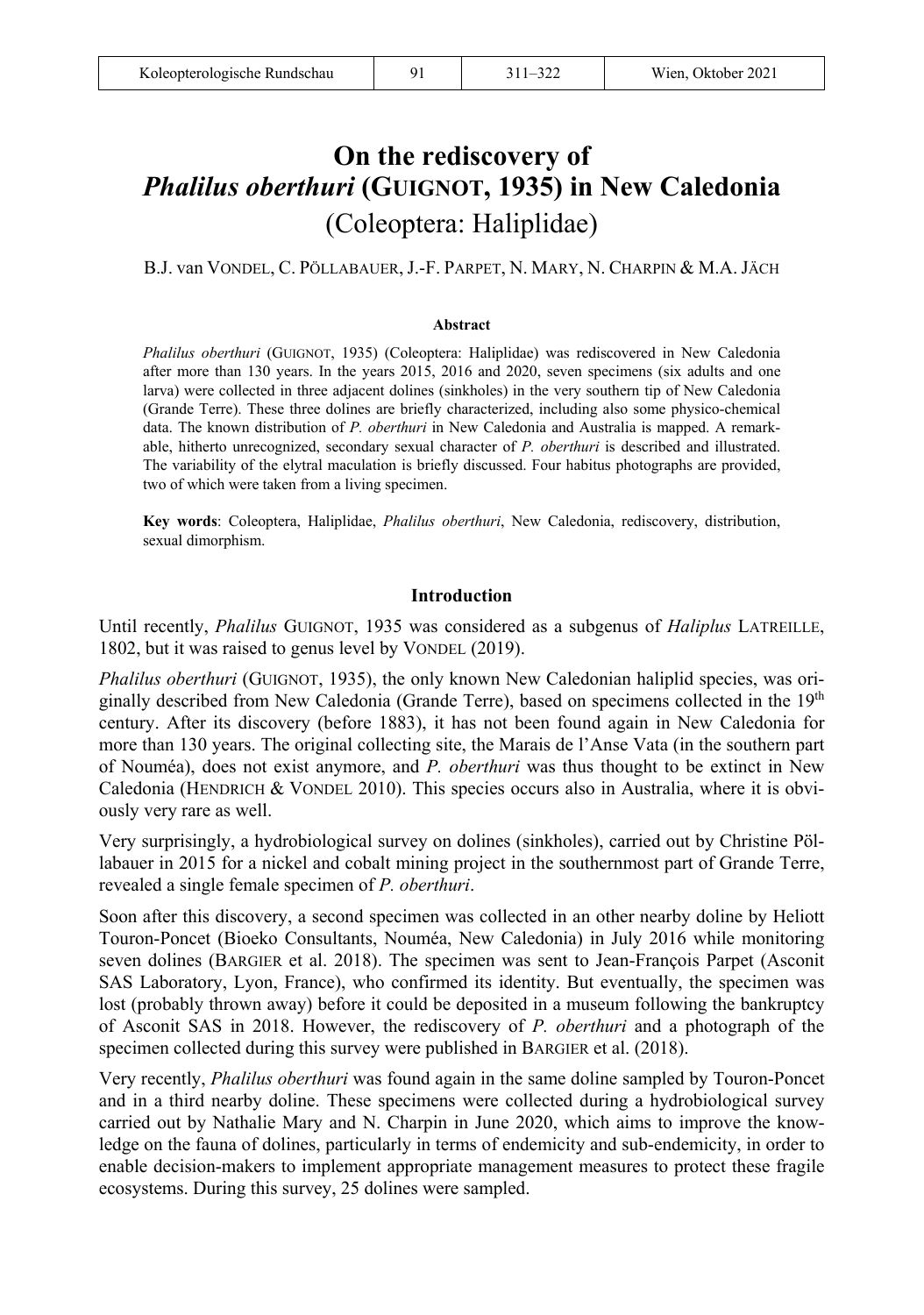# **Material and methods**

Methods and taxonomic terms are according to VONDEL (1997). Examined and recorded material is deposited in the following collections:

| <b>CNM</b>   | Collection N. Mary, ETHYCO (Étude des Hydrosystèmes Continentaux Tropicaux), Nouméa, New |  |  |
|--------------|------------------------------------------------------------------------------------------|--|--|
|              | Caledonia                                                                                |  |  |
| <b>IRSNB</b> | Institut royal des Sciences naturelles de Belgique, Brussels, Belgium (P. Limbourg)      |  |  |
| <b>MNHN</b>  | Muséum national d'histoire naturelle, Paris, France (A. Mantilleri)                      |  |  |
| <b>NMW</b>   | Naturhistorisches Museum Wien, Vienna, Austria (M.A. Jäch)                               |  |  |
| SAM          | South Australian Museum, Adelaide, Australia (P. Hudson)                                 |  |  |

# *Phalilus oberthuri* **(GUIGNOT, 1935)**

TYPE MATERIAL: **Lectotype** (MNHN) and **paralectotype** (MNHN) (see HENDRICH & VONDEL 2010; the paralectotype was erroneously regarded as "paratype" by VONDEL 1995).

For additional historical material (1  $\sigma$ , 2  $\sigma$ , all deposited in the IRSNB), probably collected together with the type specimens, see HENDRICH & VONDEL (2010).

SUMMARY OF THE REDISCOVERY IN NEW CALEDONIA: The rediscovery of this species in New Caledonia is based on seven specimens (six adults and one larva), collected in the years 2015, 2016 and 2020 from three adjacent dolines (sinkholes) in the southern tip of Grande Terre (Figs. 11–18):

 $1 \text{ g}$  (NMW) (Fig. 1): "DOL-11" (Figs. 11, 12–13), doline about 9 km east of Prony near Kadji River, 22°19'15.3"S 166°54'23.3"E, 1.IV.2015 (end of rainy season), leg. C. Pöllabauer. The region is characterized by ultramafic rocks and soils and a maquis vegetation. The water and substrates of this region are nutrient poor, but rich in heavy metals (Mg, Fe, Cr, Co and Ni) and ultrabasic. The doline "DOL-11" is sometimes drying out and receives some nutrient effluent from a sewage and wastewater treatment station of the nearby mining site. The doline is ca. 44 m long and ca. 27 m wide, 1.0–1.2 m at deepest point. Bottom mostly rock, some zones with pebbles and mud. Macrophytes cover nearly 60% of the doline. The presence of green algae on the surface seems to indicate an organic pollution.

 $1 \text{ } \sigma$  (lost) (Fig. 2): "Doline Pilote" (Figs. 11, 15), doline about 8 km east of Prony, 22°20'13.0"S 166°54'17.4"E, 7.VII.2016, a stagnant and permanent round pool a few hundred meters west of the nickel plant "Vale NC (Goro-Nickel)" [from February 2000 to June 2002, this plant discharged the supernatant fluids from the sedimentation basins (effluents from nickel extraction in an acid medium) into the "Doline Pilote", and an impact study had been conducted until 2004 (PÖLLABAUER 2003, BARGIER & PÖLLABAUER 2004); a list of animals (incl. *Phalilus oberthuri*) collected in this sample was published in BARGIER et al. (2018: 123)]. The doline has a surface of 1,418 m2 and a maximum depth of 6.2 m. The specimen was collected on *Eriocaulon neocaledonicum* (Eriocaulaceae) by Dr. Heliott Touron-Poncet; it was subsequently identified by Jean-François Parpet (Asconit SAS Laboratory, Lyon, France). Unfortunately, this specimen was lost after the survey, only a photograph (Fig. 2) remained.

 $1 \circ (CNM)$ : Same locality as above ("Doline Pilote", Figs. 11, 16), about 8 km east of Prony, 22°20'13.6"S 166°54'17.2"E, 22.VI.2020, leg. N. Mary & N. Charpin.

 $1 \text{ } \sigma$ ,  $2 \text{ } \circ \circ$ , 1 larva (CNM) (Figs. 3–4): Doline "DT-73" (Figs. 11, 17–18), about 7 km east of Prony, 22°20'13.0"S 166°54'17.4"E, 26.VI.2020, leg. N. Mary & N. Charpin.

Physico-chemical data of the three different dolines are listed in Tab. 1. The water beetle assemblages of "Doline Pilote" and "DT-73" are presented in Tab. 2.

| <b>Sampling stations</b> | "DOL-11"      | "Doline Pilote" | "DT-73"       |
|--------------------------|---------------|-----------------|---------------|
| Sector                   | near factory  | near factory    | near factory  |
| Latitude                 | 22°19'15.3"S  | 22°20'13.6"S    | 22°18'44.6"S  |
| Longitude                | 166°54'23.3"E | 166°54'17.2"E   | 166°53'41.5"E |
| Date                     | 1.IV.2015     | 22.VI.2020      | 26.VI.2020    |
| Time                     | 12:30         | 9:00            | 13:50         |

Tab. 1: Physico-chemical data of the sampling stations.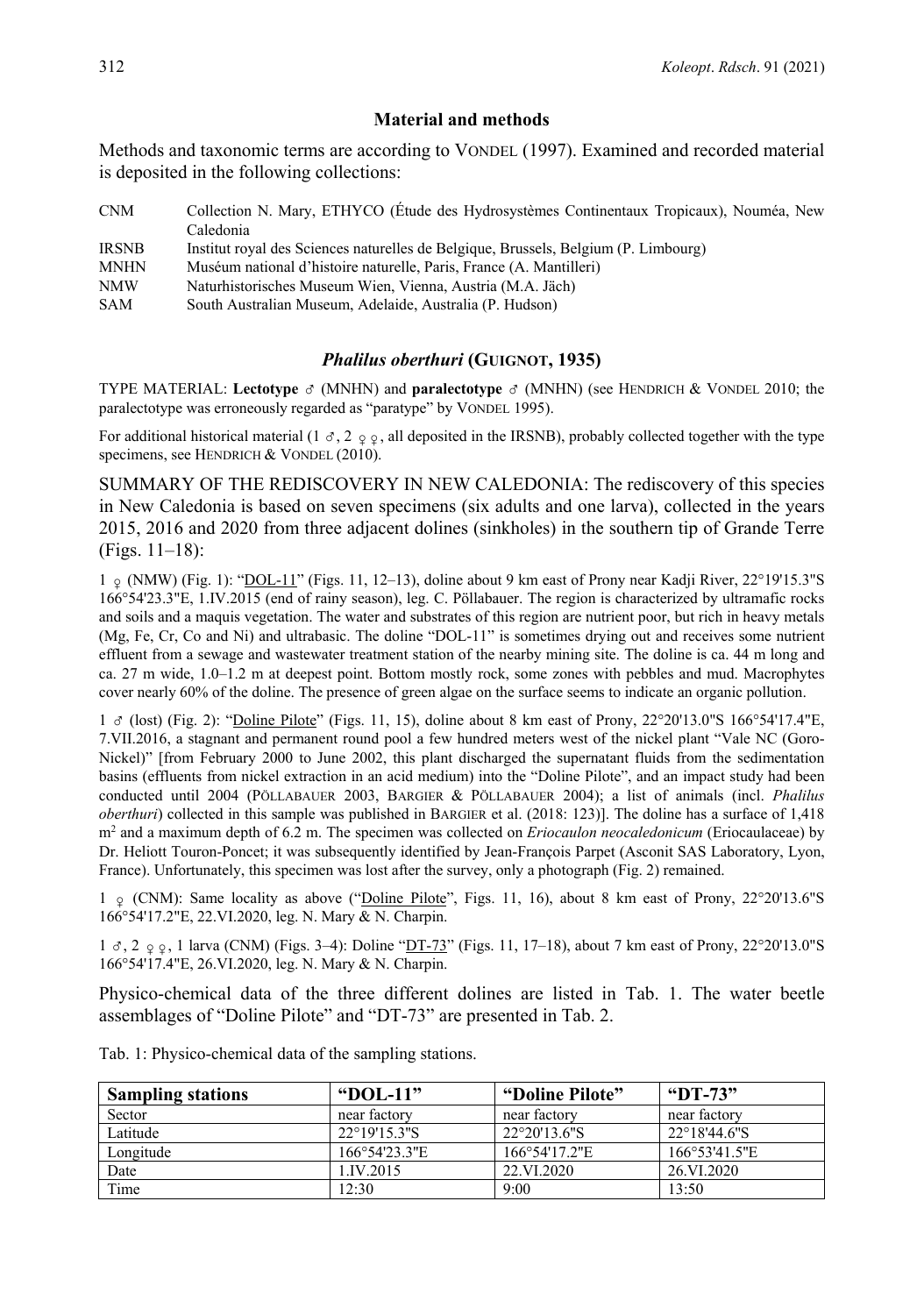| Temperature $(^{\circ}C)$ | 26.5  | 27.1 | 20.8 |
|---------------------------|-------|------|------|
| pH                        | 6.57  | 6.65 | 5.70 |
| Conductivity $(\mu S/cm)$ | 216   | 200  | 62   |
| Dissolved oxygen (mg/l)   | 11.99 |      | 8.99 |
| Dissolved oxygen $(\% )$  | 151   | 87   | 103  |
| Turbidity (NTU)           | 2.00  | 3.45 | 1.92 |

Tab. 2: List of water beetles collected at "Doline Pilote" and "DT-73" in 2020. The number of specimens comprises adults as well as larvae.

| <b>Families</b> | <b>Species</b>                           | <b>Sampling stations</b> |            |  |
|-----------------|------------------------------------------|--------------------------|------------|--|
|                 |                                          | "Doline Pilote"          | "DP-73"    |  |
|                 |                                          | 22.VI.2020               | 26.VI.2020 |  |
|                 |                                          | Number of specimens      |            |  |
| Gyrinidae       | Dineutus australis (FABRICIUS, 1775)     |                          |            |  |
| Dytiscidae      | Hydaticus quadrivittatus BLANCHARD, 1843 |                          |            |  |
|                 | Limbodessus compactus (CLARK, 1862)      |                          | 6          |  |
|                 | Megaporus feryi WEWALKA et al., 2010     | 20                       | 31         |  |
| Haliplidae      | Phalilus oberthuri (GUIGNOT, 1935)       |                          | 4          |  |
| Hydrophilidae   | Berosus distigma FAUVEL, 1883            | Q                        |            |  |
|                 | Limnoxenus zealandicus (BROUN, 1880)     | 4                        |            |  |
| Scirtidae       | ? Contacyphon sp.                        | 2                        | 92         |  |

VARIABILITY: The elytral maculation does not always have connecting dark marks between the primary puncture rows (Fig. 1).

SECONDARY SEXUAL DIMORPHISM: At first sight the female specimen collected in 2015 appeared to be somewhat different from *Phalilus oberthuri* based on the descriptions of VONDEL (1995) and HENDRICH & VONDEL (2010), mainly because of the lack of a sharp ridge on the last sternite. To be sure about the identity, all adult specimens of *P. oberthuri* available to the first author ( $2 \text{ } \sigma \sigma$ ,  $5 \text{ } \circ \text{ } \circ$ ) were re-examined and compared with the newly discovered female specimen. While both males have a sharp ridge on the last sternite, the last sternite of the females is only weakly elevated (roof-like) or provided with a trace of a weak ridge (Figs. 5–10). This kind of sexual difference had so far been overlooked.

DISTRIBUTION: <u>New Caledonia</u> (Figs. 11, 20): Southern part of the South Province; **Australia** (Fig. 19): New South Wales, Queensland, Northern Territory.

Apart from the four Australian specimens with precise label data listed in HENDRICH & VONDEL (2010), three additional specimens, deposited in the SAM, were reported by C.H.S. Watts in the online Atlas of Living Australia:

Queensland: 1 ex., Cassowary Coast, Cardwell, 146°1'E 18°21'S, 7.II.1997.

Northern Territory: 1 ex., West Arnhem, Jabiru, 133°1'0"E 12°40'12"S, 19.III.1998; 1 ex., Kakadu National Park, Barramundie Creek, 132°25'E 13°4'S, 21.III.1998.

For other detailed Australian locality data, see VONDEL (2021: Tab. 2).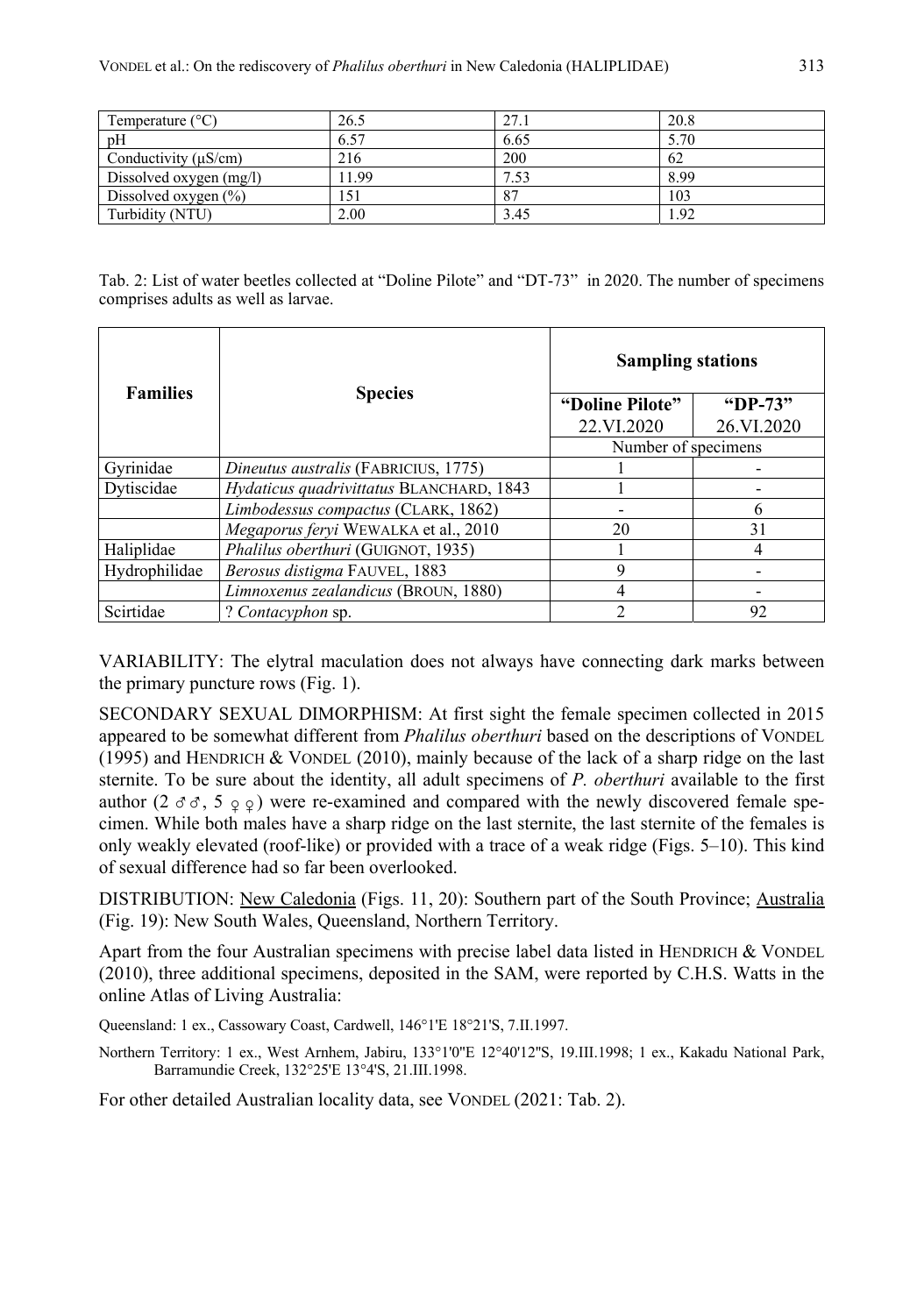

Figs. 1–4: Habitus of three specimens of *Phalilus oberthuri* from New Caledonia; 1) female from "DOL-11" (photograph by B.J. van Vondel), 2) male from "Doline Pilote" (photograph by J.-F. Parpet), specimen lost, 3–4) male from "DT-73" (photographs by N. Charpin).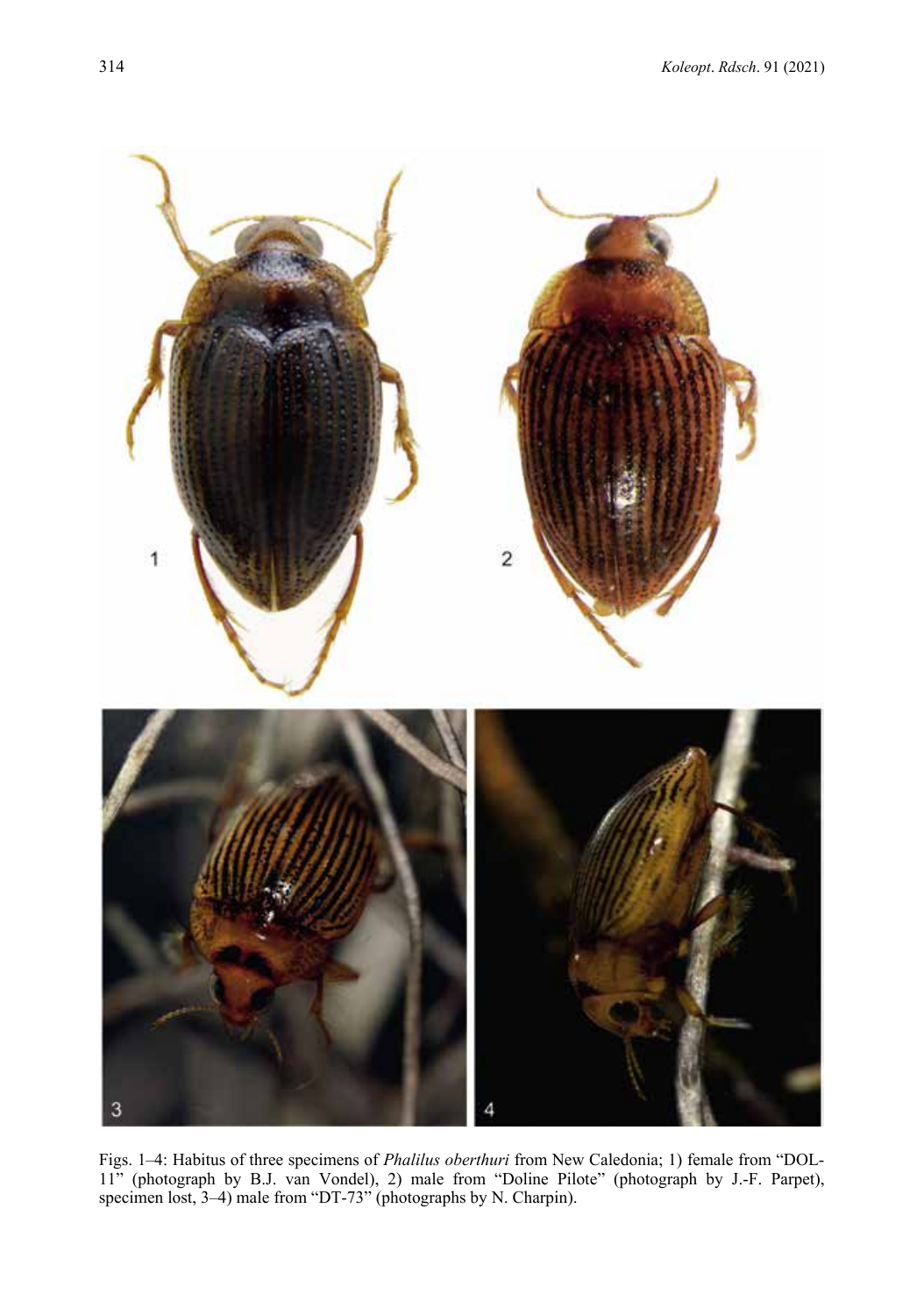

Figs. 5–10: *Phalilus oberthuri*; last sternite in ventral and lateral view; 5–6) female from "DOL-11", 7–8) female from Anse Vata, 9–10) male from Anse Vata.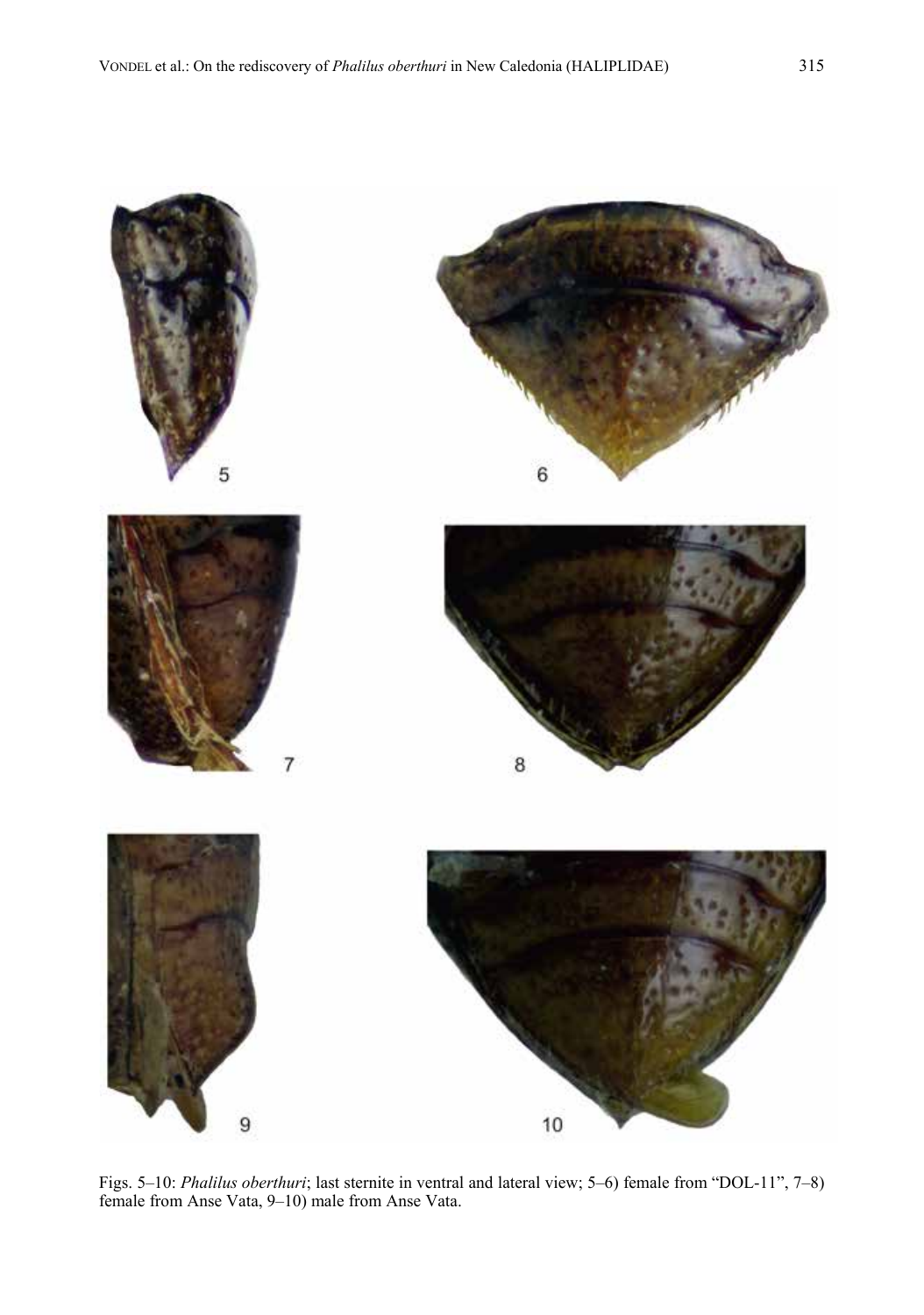

Fig. 11: Satellite map showing position of dolines in which *Phalilus oberthuri* was collected.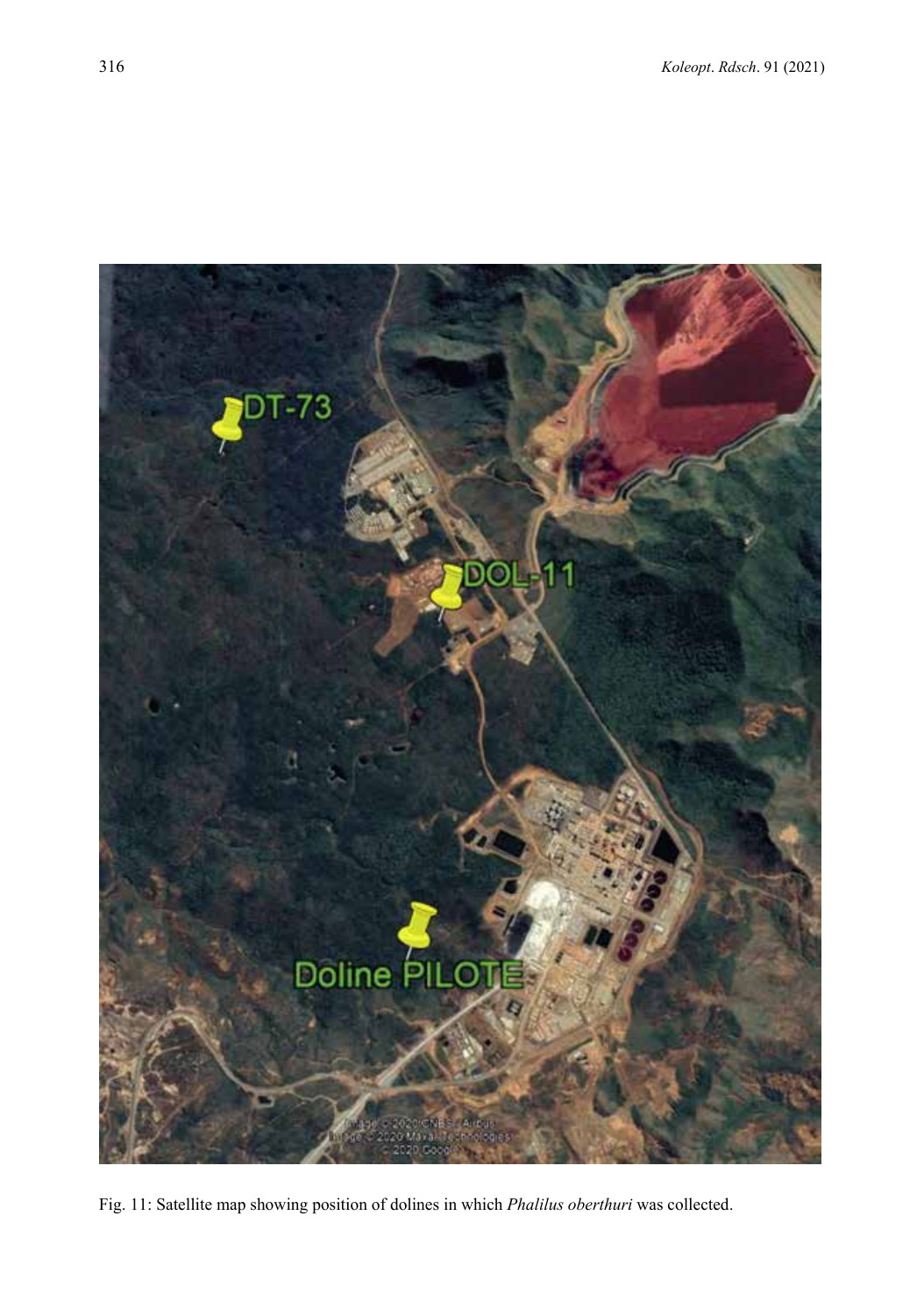

Figs. 12–14: Doline "DOL-11" (photographs by C. Pöllabauer).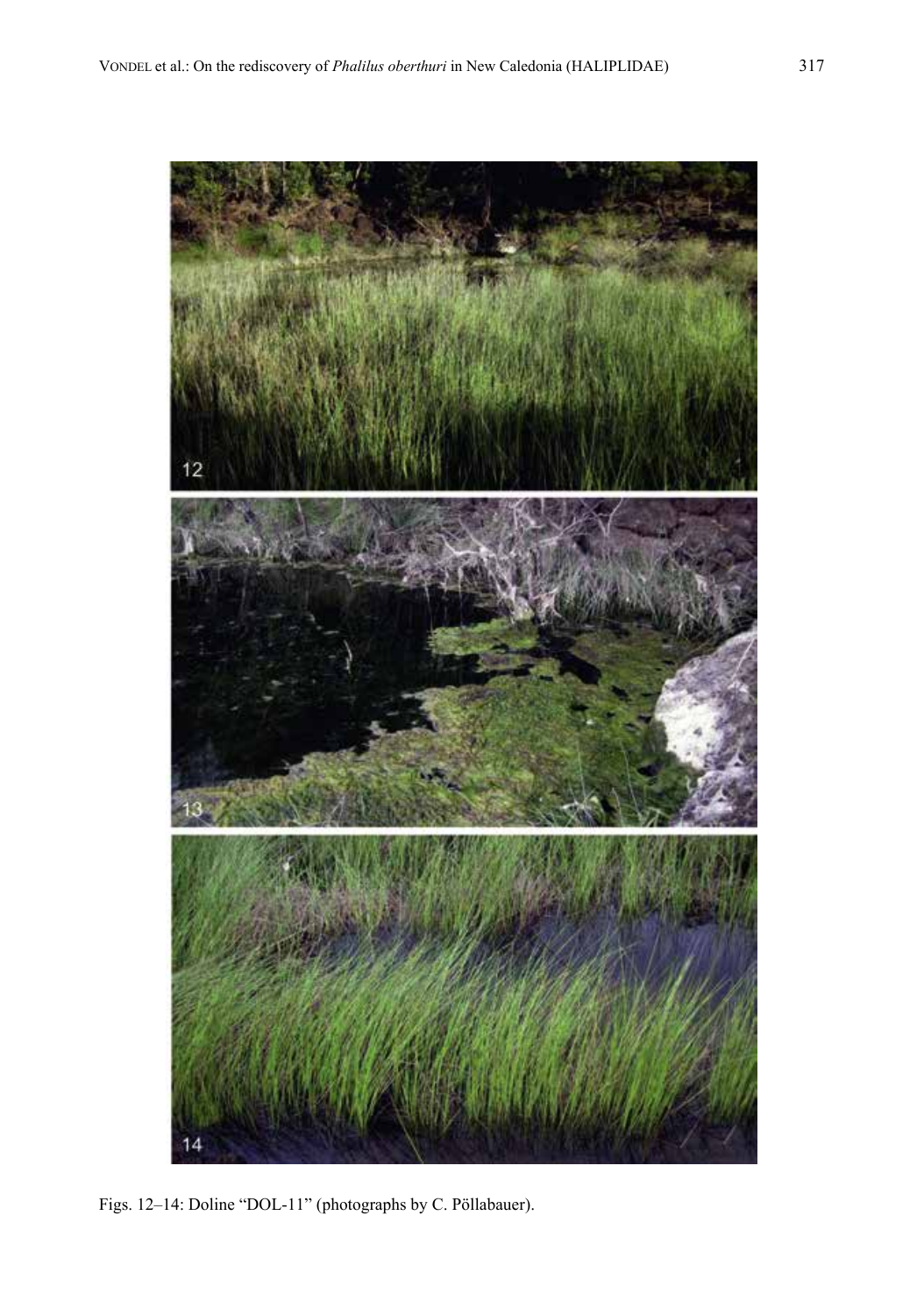

Figs. 15–16: "Doline Pilote" (photographs by H. Touron-Poncet (15) and by N. Mary (16)).

# **Discussion**

In total, only 22 specimens (21 adults and one larva) of *Phalilus oberthuri* are known so far. Eight of these specimens originate from Australia, 12 from New Caledonia, and two historical specimens listed in VONDEL (1995) have unclear or no label data.

The seven specimens (six adults and one larva) recently collected in New Caledonia are treated in this paper; only one of these specimens has previously been published in a project report (BARGIER et al. 2018).

The rediscovery of *P. oberthuri* in New Caledonia after so many years is most remarkable. The "Doline Pilote" was sampled in the years 1999–2004 (PÖLLABAUER 2003, BARGIER & PÖLLA-BAUER 2004), but *P. oberthuri* could not be found. The use of the doline by the mining company was ended in 2002 – surprisingly, 14 years later (2016), *P. oberthuri* has been discovered there.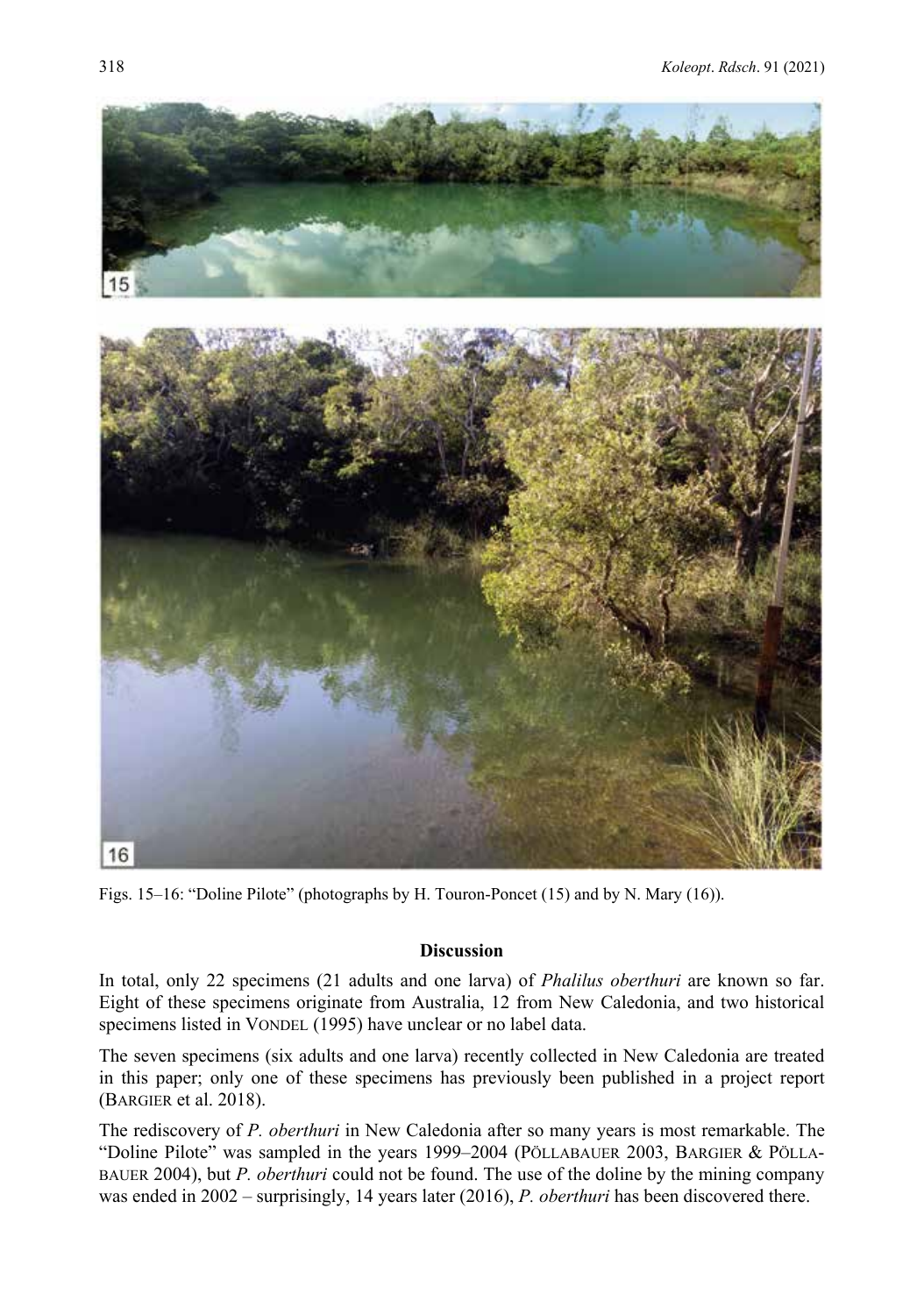

Figs. 17–18: "Doline DT-73" (photographs by N. Mary).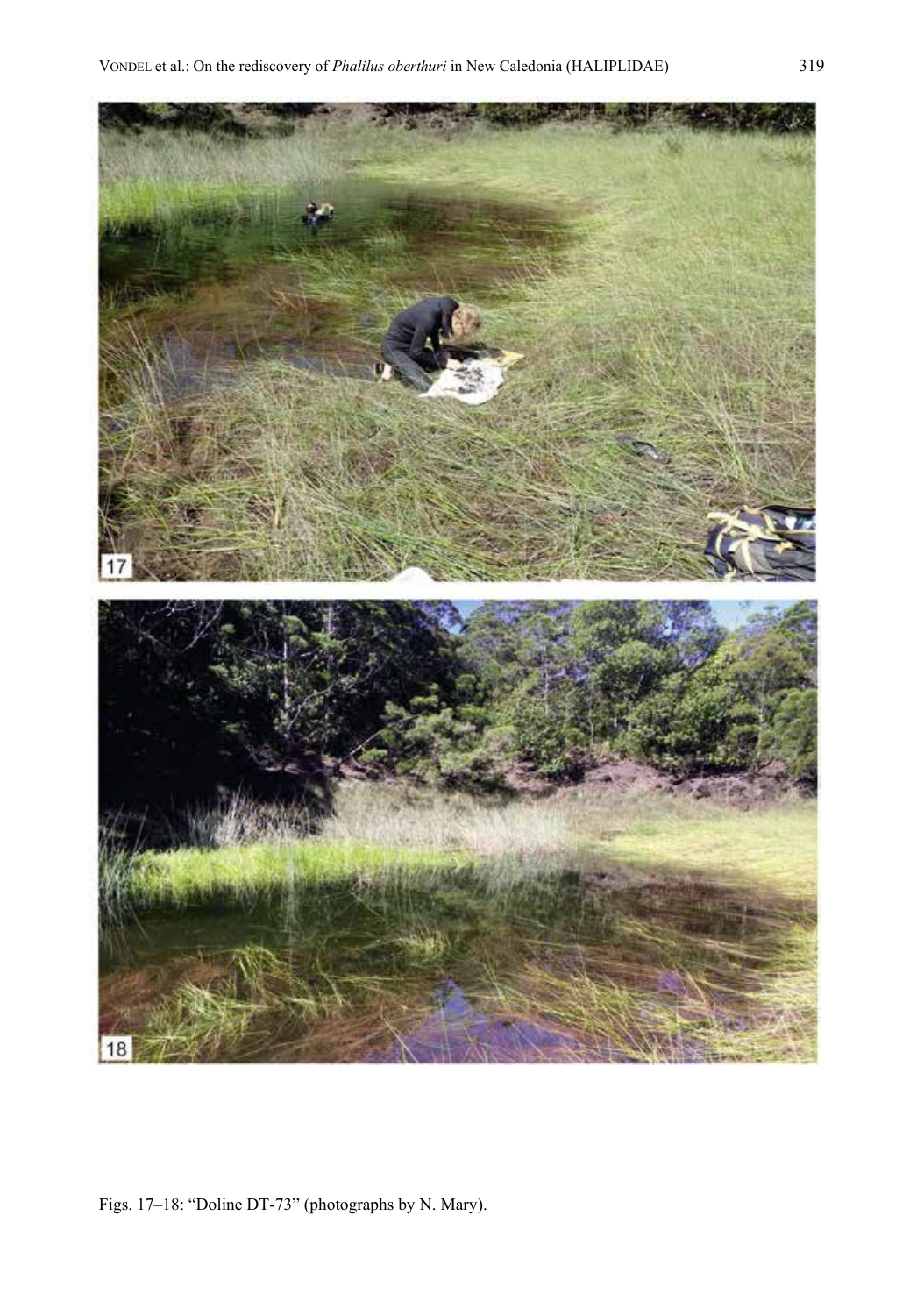

Figs. 19–20: Distribution of *Phalilus oberthuri*; 19) total distribution, 20) distribution in New Caledonia (enlarged).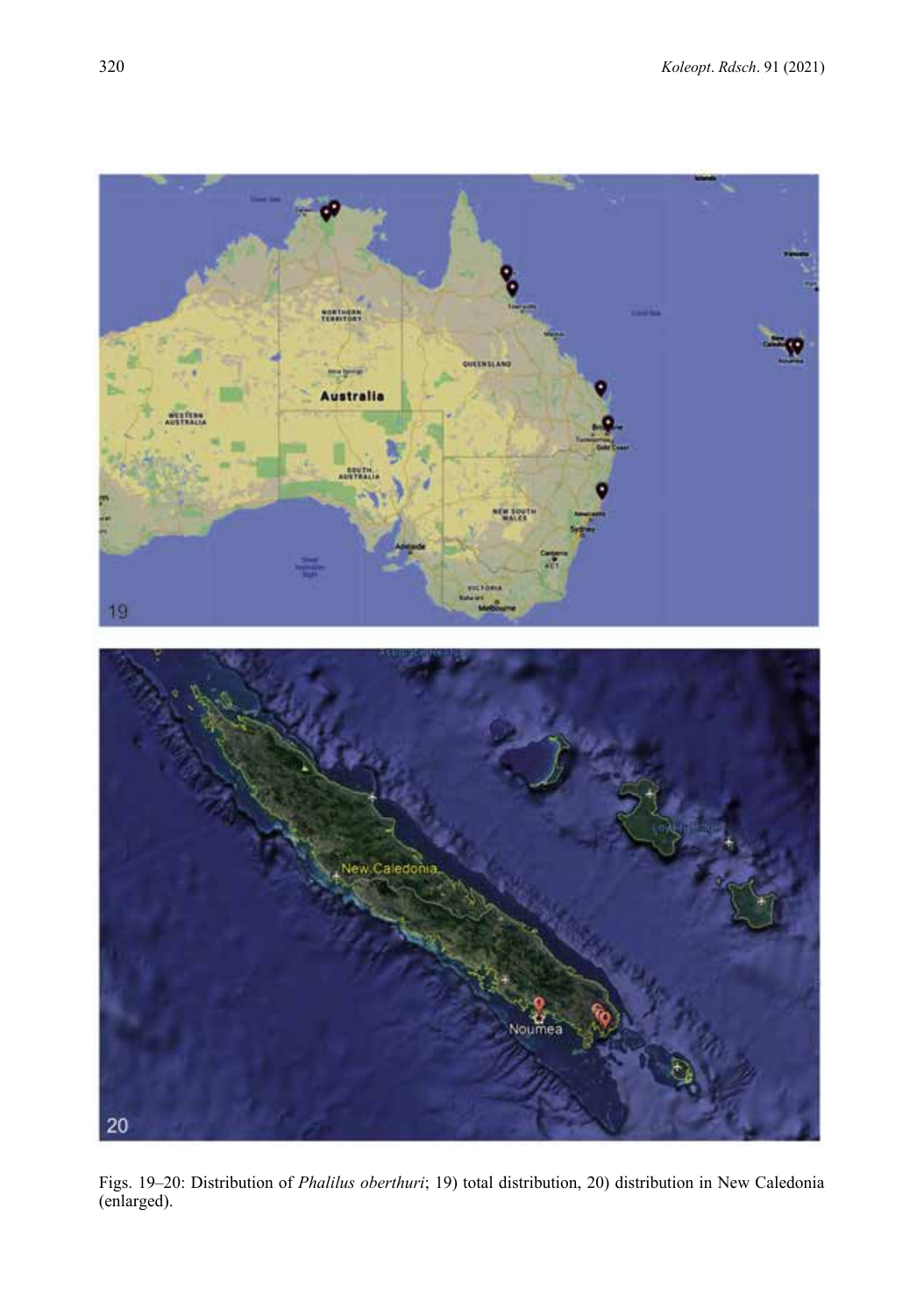The localities "DOL-11" and "Doline Pilote" are close to the sewage and wastewater installation of a nearby mining site and are highly endangered.

It is not clear, whether *P. oberthuri* is an autochthonous element, living in New Caledonia for a long time, or whether its occurrence is based on one or more recent introductions (e.g., by birds) from Australia. Thorough molecular studies would certainly cast some light on the actual distribution of this truly enigmatic species.

# **Acknowledgements**

We wish to express our sincere thanks to all the persons who placed material at our disposal. Dr. Heliott Touron-Poncet (Bioeko Consultants, Nouméa, New Caledonia) is acknowledged for his information, and for a photograph of the "Doline Pilote".

The "CNRT Nickel et son environnement" (Centre National de Recherche Technologique) is acknowledged for funding the 2016 Monitoring Program. We are also very grateful to the "Comité Consultatif Coutumier Environmental" (CCCE) for funding the hydrobiological survey carried out by Nathalie Mary and N. Charpin in June 2020. The Uyttenbogaart-Eliasen Foundation is acknowledged for financial support of the senior authors research in general.

# **References**

- BARGIER, N. & PÖLLABAUER, C. 2004: Etude de suivi de l'impact d'un site pilote d'extraction minière sur la faune aquatique de la doline de l'usine pilote, du Creek de la Baie Nord et du Déversoir. – Etudes et Recherches biologiques, 66 pp.
- BARGIER, N., DOMINIQUE, Y., UMBERT, J.-F., PARPET, J.-F., LACROIX, G., JEANPERT, J. & GENTON, P. 2018: Diagnose des Dolines de Nouvelle-Calédonie. – [Rapport de recherche] CNRT "Nickel et son environnement", 136 pp. https://hal.archives-ouvertes.fr/hal-02152037
- HENDRICH, L. & VONDEL, B.J. van 2010: Haliplidae (Coleoptera), pp. 237–242. In Jäch, M.A. & Balke, M. (eds.): Water beetles of New Caledonia (part 1). – Monographs on Coleoptera 3: IV+449 pp.
- PÖLLABAUER, C. 2003: Troisième inventaire faunistique de la doline de l'usine pilote, du déversoir, et du Creek de la Baie Nord. – Etudes et Recherches biologiques, 40 pp.
- VONDEL, B.J. van 1995: Revision of the Haliplidae (Coleoptera) of the Australian region and the Moluccas. – Records of the South Australian Museum 28 (1): 61–101.
- VONDEL, B.J. van 1997: Haliplidae. In Schwoerbel, J. & Zwick, P. (eds.): Süßwasserfauna von Mitteleuropa 20 (2): 1–95.
- VONDEL, B.J. van 2019: Features of the metacoxal air-storage space as additional characters for reconstructing the phylogeny of Haliplidae (Coleoptera). – Tijdschrift voor Entomologie 162: 13–32.
- VONDEL, B.J. van 2021: Annotated checklist and distribution of the Australasian Haliplidae (Coleoptera). – Koleopterologische Rundschau 91: 1–19.

Bernhard J. van VONDEL

*Natural History Museum Rotterdam, p/o Roestuin 78, NL – 3343 CV Hendrik-Ido-Ambacht, Netherlands* (haliplus@kabelfoon.nl)

Christine PÖLLABAUER *Études et Recherches biologiques, Nouméa, New Caledonia* (erbio-pm@lagoon.nc)

### Jean-François PARPET

*Institut royal des Sciences naturelles de Belgique, Rue Vautier 29, B – 1000 Brussels, Belgium* (aquatic31@gmail.com)